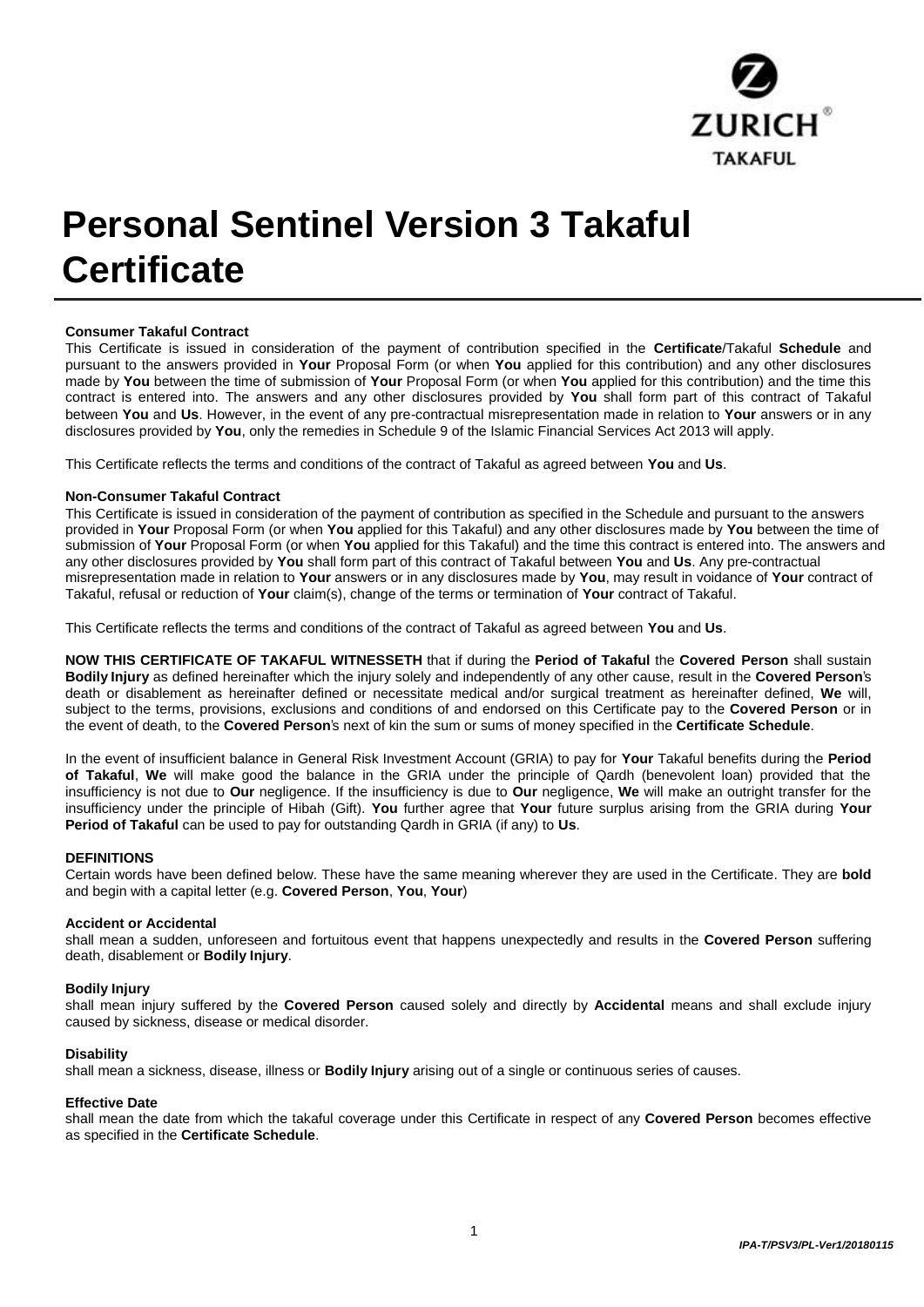# **Hospital**

shall mean an establishment duly constituted, registered and operating as a Hospital for the care and treatment of sick and injured persons as paying bed patients which:

(a) has facilities for diagnosis and major surgery

(b) provides 24-hours a day nursing services by registered and graduate nurses

(c) is under the supervision of a **Physician**; and

(d) is not primarily a clinic, a place for alcoholics or drug addicts, a nursing, rest or convalescent home or a home for the aged or similar establishments.

#### **Hospitalisation**

shall mean admission to a **Hospital** as a registered in-patient for **Medically Necessary** treatments for a covered **Disability** upon recommendation of a **Physician**. A patient shall not be considered as an in-patient if the patient does not physically stay in the **Hospital** for the whole period of confinement.

#### **Covered Person**

shall mean each of the persons described in the **Certificate Schedule** as a Covered Person.

# **Participant/You/Your**

shall mean the Participant as named in the **Certificate Schedule**

#### **Loss of Hearing**

shall mean permanent irrecoverable loss of hearing.

#### **Loss of Limb**

shall mean loss by physical separation at or above the wrist or ankle joint.

#### **Loss of Sight**

shall mean the entire and permanent irrecoverable loss of sight.

# **Loss of Speech**

shall mean total permanent inability to communicate verbally.

#### **Loss of Use**

shall mean permanent total functional disablement and is treated like total loss of said limb or organ and not in terms of professional or occupational incapacity or **Disability** of the **Covered Person**.

#### **Medically Necessary**

shall mean a medical service which is:

- (a) consistent with the diagnosis and customary medical treatment for a covered **Disability**, and
- (b) in accordance with standards of good medical practice, consistent with current standard of professional medical care, and of proven medical benefits, and
- (c) not for the convenience of the **Covered Person** or the **Physician**, and unable to be reasonably rendered out of **Hospital** (if admitted as an inpatient), and
- (d) not of an experimental, investigational or research nature, preventive or screening nature, for which the charges are fair and reasonable and customary for the **Disability.**

#### **Period of Takaful**

shall mean the duration of the Certificate as stated in the **Certificate Schedule**.

#### **Permanent Total Disablement**

shall mean disablement that result solely, directly and independently of all other causes from **Bodily Injury** and which occurs within three hundred sixty-five (365) consecutive days will in all probability entirely prevent the **Covered Person** from engaging in employment of any and every kind for the remainder of his life and from which there is no hope of improvement.

#### **Physician**

shall mean a medical practitioner qualified and licensed :

i) to practice western medicine and who, in rendering such treatment, is practicing within scope of his licensing and training in Malaysia, and

ii) duly registered with the Malaysian Medical Council to practice medicine,

iii) excluding a doctor, Physician or surgeon who is the claimant himself or his immediate family members, i.e. siblings, spouse, child or parent.

#### **Pre-Existing Condition**

shall mean **Disabilities** that the **Covered Person** has reasonable knowledge of prior to the inception date of the **Period of Takaful**.

A **Covered Person** may be considered to have reasonable knowledge of a pre-existing condition if:-

(a) the **Covered Person** had received or is receiving treatment;

(b) medical advice, diagnosis, care or treatment has been given or recommended;

- (c) clear and distinct symptoms are or were evident; or
- (d) its existence would have been apparent to a reasonable person.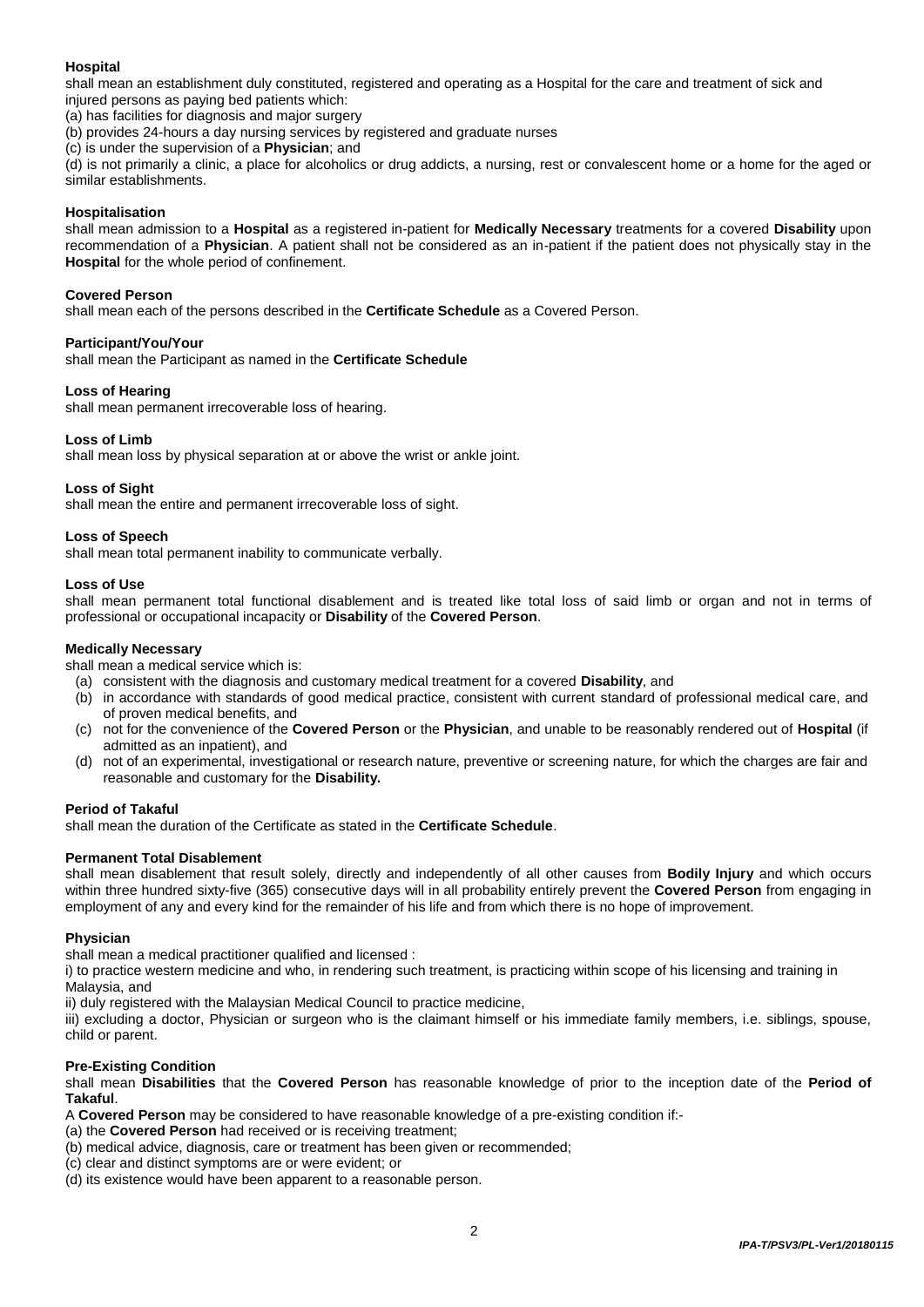### **Principal Sum Covered**

shall mean the original sum covered of Benefit A - Accidental Death as stipulated in the **Certificate Schedule**, excluding any accumulation of renewal bonus.

#### **Public Conveyance**

shall mean any licensed bus, chartered bus, public bus, taxi, or a scheduled transport service which any member of the public has access to use as a fare-paying passenger.

### **RM**

shall mean in Ringgit Malaysia; the currency of Malaysia.

#### **Certificate Schedule**

the Certificate Schedule containing **Your** details, sum covered, and **Period of Takaful**. The Certificate Schedule forms part of the Certificate.

#### **Temporary Partial Disablement**

shall mean disablement that result solely, directly and independently of all other causes from **Bodily Injury** and which occurs within twenty (20) days from the date of **Accident**, and entirely prevents the **Covered Person** from attending a substantial portion of his ordinary occupation, profession or business for a continuous and uninterrupted of time.

#### **Temporary Total Disablement**

shall mean disablement that result solely, directly and independently of all other causes from **Bodily Injury** and which occurs within twenty (20) days from the date of **Accident**, and entirely prevents the **Covered Person** from attending any portion of his ordinary occupation, profession or business for a continuous and uninterrupted of time.

# **We/Us/Our**

shall refer to Zurich Takaful Malaysia Berhad.

#### **War**

shall mean a contest by force between two or more nations, carried on for any purpose, or armed conflict of sovereign powers, or declared or undeclared and open hostilities or the state of nations among whom there is an interruption of peaceful relations and a general contention by force, both authorized, by the sovereign.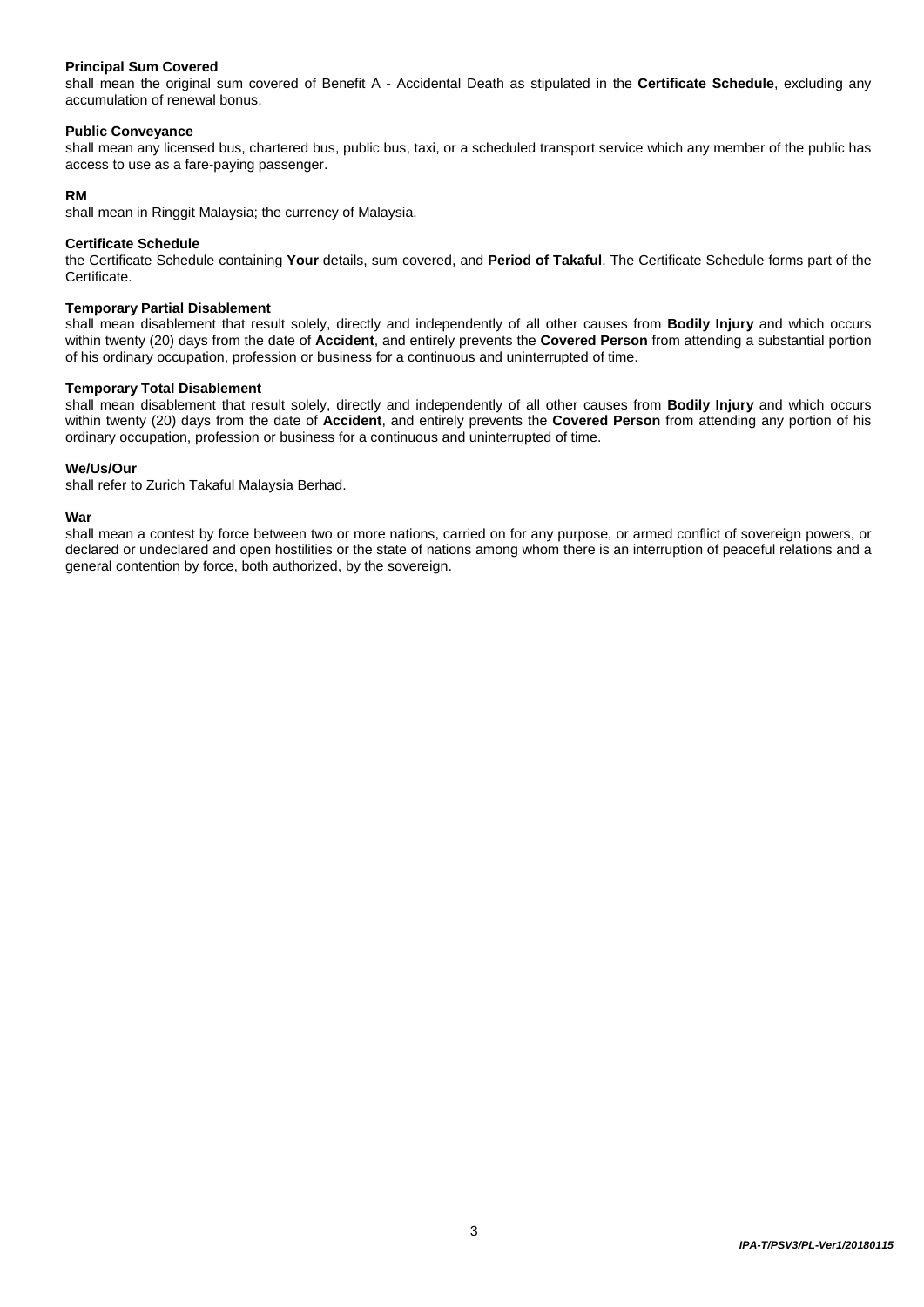# **COVERAGE**

# **BENEFIT A – Accidental Death**

If the **Covered Person** suffers **Bodily Injury**, shall within twelve (12) consecutive months result in death, **We** will pay the amount stated in the **Certificate Schedule**.

# **BENEFIT B – Accidental Permanent Disablement**

If the **Covered Person** suffers **Bodily Injury**, shall within twelve (12) consecutive months result in disablement as provided in the Table of Benefit described herein, **We** will pay according to the respective percentage of the sum covered as stated in the Table of Benefit.

# **TABLE OF BENEFIT**

| <b>Description of Disablement</b>                     |                          |                                                  | Percentage of<br>sum covered (%) |
|-------------------------------------------------------|--------------------------|--------------------------------------------------|----------------------------------|
| Loss of Limbs (two limbs)                             |                          |                                                  | 100%                             |
| Loss of both hands, or of all fingers and both thumbs | 100%                     |                                                  |                                  |
| Injuries resulting in being permanently bedridden     | 100%                     |                                                  |                                  |
| <b>Total insanity</b>                                 | 100%                     |                                                  |                                  |
| Any other injury causing Permanent Total Disablement  | 100%                     |                                                  |                                  |
| Loss of arm at shoulder                               | 100%                     |                                                  |                                  |
| Loss of arm between shoulder and elbow                |                          |                                                  | 100%                             |
| Loss of arm at elbow                                  |                          |                                                  | 100%                             |
| Loss of arm between elbow and wrist                   |                          |                                                  | 100%                             |
| Loss of hand at wrist                                 |                          |                                                  | 100%                             |
| Loss of leg                                           | ٠                        | at hip                                           | 100%                             |
|                                                       |                          | between knee and hip                             | 100%                             |
|                                                       |                          | below knee                                       | 100%                             |
| Eye: Loss of                                          |                          | whole eye                                        | 100%                             |
|                                                       |                          | Sight                                            | 100%                             |
|                                                       |                          | Sight, except perception of light                | 55%                              |
|                                                       |                          | lens                                             | 55%                              |
| Loss of four (4) fingers and thumb of one (1) hand    |                          |                                                  | 55%                              |
| Loss of four (4) fingers                              |                          |                                                  | 45%                              |
| Loss of thumb                                         | $\overline{\phantom{a}}$ | both phalanges                                   | 35%                              |
|                                                       |                          | one (1) phalanx                                  | 20%                              |
| Loss of index finger                                  |                          | three (3) phalanges                              | 20%                              |
|                                                       |                          | two (2) phalanges                                | 15%                              |
|                                                       | $\overline{\phantom{a}}$ | one (1) phalanx                                  | 10%                              |
| Loss of middle finger                                 |                          | three (3) phalanges                              | 10%                              |
|                                                       |                          | two (2) phalanges                                | 7%                               |
|                                                       |                          | one (1) phalanx                                  | 5%                               |
| Loss of ring finger                                   |                          | three (3) phalanges                              | 8%                               |
|                                                       | $\blacksquare$           | two (2) phalanges                                | 7%                               |
|                                                       |                          | one (1) phalanx                                  | 5%                               |
| Loss of little finger                                 |                          | three (3) phalanges                              | 7%                               |
|                                                       |                          | two (2) phalanges                                | 6%                               |
|                                                       |                          | one (1) phalanx                                  | 5%                               |
| Loss of metacarpals<br>Loss of toes                   | $\overline{\phantom{a}}$ | first and second (additional)                    | 6%                               |
|                                                       |                          | third, fourth and fifth (additional)             | 5%                               |
|                                                       |                          |                                                  | 25%                              |
|                                                       |                          | all phalanges                                    |                                  |
|                                                       |                          | great, both phalanges                            | 10%                              |
|                                                       |                          | great, one (1) phalanx                           | 5%                               |
|                                                       |                          | other than great, if more than one toe lost each | 4%                               |
| <b>Loss of Hearing</b>                                |                          | both ears                                        | 80%                              |
|                                                       |                          | one (1) ear                                      | 30%                              |
| Loss of Speech                                        |                          |                                                  | 60%                              |
| Shortening of arm<br>Shortening of leg                |                          | more than 1" up to 2"                            | $5\%$                            |
|                                                       | $\blacksquare$           | more than 2" up to 4"                            | $8%$                             |
|                                                       |                          | more than 4"                                     | 15%                              |
|                                                       |                          | more than 1" up to 2"                            | $8\%$                            |
|                                                       |                          | more than 2" up to 4"                            | 15%                              |
|                                                       |                          | more than 4"                                     | 30%                              |

The degree of shortening of limbs must be certified by a specialist's medical report.

Where the **Bodily Injury** is not specified, **We** reserve the right to adopt a percentage of the disablement, which, in its opinion, is not inconsistent with the provisions of the above Table of Benefit.

"Loss" of limb or member or part thereof shall mean loss by actual physical severance or total and permanent **Loss of Use**.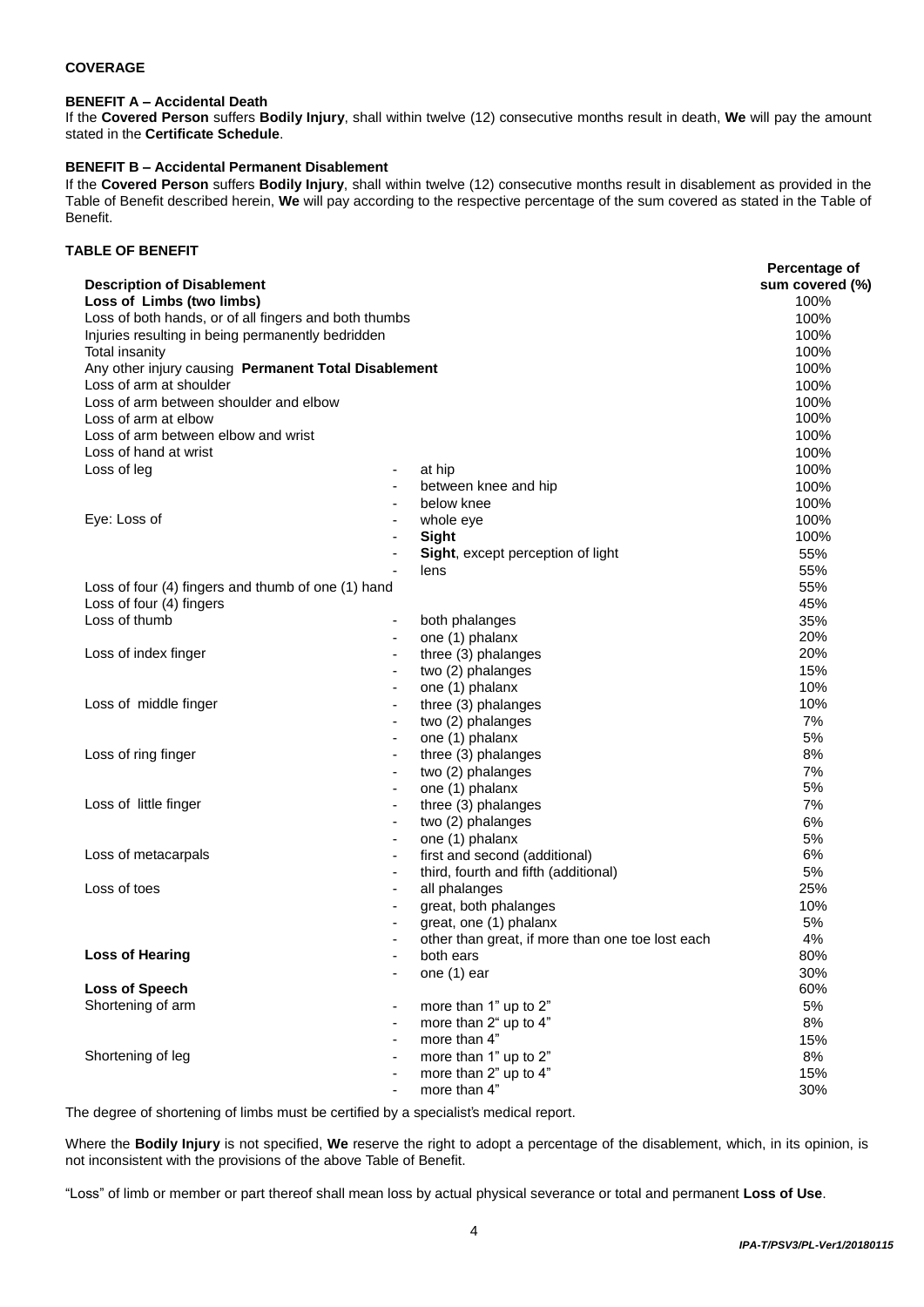**Loss of Use** of body member shall be treated as loss of body member

The aggregate of all percentages payable in respect of any one **Accident** shall not exceed 100%. In the event a total of 100% is paid, all takaful hereunder shall immediately cease to be in force. All other losses less than 100% if having been paid shall reduce the coverage under Benefit A by that amount from the date of **Accident** until the expiry of the Certificate.

#### **BENEFIT C – Double Indemnity**

**We** will pay the amount stated in the **Certificate Schedule** if either one of the following events occurred:<br>i. death due to **Accident** whilst traveling as a fare paying passenger on any mode of **Public Conveva** 

- i. death due to **Accident** whilst traveling as a fare paying passenger on any mode of **Public Conveyance**.
- death due to **Accident** whilst travelling as a fare paying passenger on Grab, Uber and e-hailing car services.
- iii. total paralysis or quadriplegia due to any **Accident**.
- iv. death due to fire at **Covered Person**'s own residence (own residence is defined as the place the **Covered Person** has resided permanently for more than one (1) year.)
- This benefit is only applicable to either one of the above items (i) to (iv).

In respect to the same **Accident**, this benefit is payable in addition of Benefit A – Accidental Death or Benefit B – Permanent Disablement.

#### **BENEFIT D - Accidental Medical Expenses**

If the **Covered Person** suffers **Bodily Injury** and incurs **Medical Expenses** within twelve (12) consecutive months from the date of the **Accident**, **We** will reimburse the expenses incurred per **Accident** up to the maximum amount stated in the **Certificate Schedule**.

The medical and surgical expenses shall be paid by the **Covered Person** to a dentist, **Physician** or **Hospital** for treatment of **Bodily Injury** but excluding the cost of dental treatment unless such treatment is for injury to sound and natural teeth.

The following Benefits D1 to D5 are subject to sub-limit as stated in the **Certificate Schedule** as part of the limit of BENEFIT D – Accidental Medical Expenses:

#### **BENEFIT D1 - Medical and Post-mortem Report Fees**

**We** will reimburse the actual cost of obtaining medical or post mortem report fees up to the sub-limit stated in the **Certificate Schedule but** only if such reports are specifically required by **Us** for processing of claims.

#### **BENEFIT D2 - Traditional Treatment**

If the **Covered Person** suffers **Bodily Injury** and as a result of this confined in a **Hospital**, **We** will reimburse the costs of post-**Hospitalisation** traditional treatment including medicine up to the maximum limit per visit as stated in the **Certificate Schedule**. The total amount payable under this benefit shall not exceed the amount stated in the **Certificate Schedule**.

Traditional Treatment shall mean traditional medical practitioner who is an acupuncturist, bonesetter, chiropractor, osteopath and/or physiotherapist, excluding any traditional medical practitioner who is the claimant himself or his immediate family members, i.e. siblings, spouse, child or parent.

## **BENEFIT D3 - Dengue Fever, Malaria & Japanese Encephalitis**

If the **Covered Person** is diagnosed with Dengue Fever, Malaria or Japanese Encephalitis and incurs cost of **Hospitalisation** for treatment of such diagnosis, **We** will also reimburse the cost of **Hospitalisation** up to the sub-limit stated in the **Certificate Schedule**.

#### **BENEFIT D4 - Ambulance Fees**

If the **Covered Person** suffers **Bodily Injury**, which necessitates the use of an ambulance, **We** will reimburse the **Covered Person** the Ambulance Fees up to the sub-limit stated in the **Certificate Schedule** for transportation to **Hospital**.

#### **BENEFIT D5 - Cashless Hospital Admission**

If the **Covered Person** suffers **Bodily Injury** and as a result of this, confined in a **Hospital**, **We** will facilitate the **Covered Person'**s admission into a licensed participating local **Hospital** in Malaysia by providing any guarantee required by the **Hospital**. Thereafter, **We** will also facilitate the **Covered Person**'s discharge from the same **Hospital** provided the final bill from the **Hospital** does not exceed the **Covered Person**'s benefit limit of BENEFIT D - Accidental Medical Expenses as stated in the **Certificate Schedule**.

This cashless benefit will only be activated after seven (7) working days from the submission and acceptance of the **Covered Person**'s proposal to any of **Our** registered office.

# **BENEFIT E – Weekly Benefit (OPTIONAL)**

**BENEFIT E1 - Temporary Total Disablement**

If the **Covered Person** suffers **Temporary Total Disablement**, **We** will pay the weekly amount stated in the **Certificate Schedule** for each week or part of a week that the **Covered Person** remains in a state of **Temporary Total Disablement**.

#### **BENEFIT E2 - Temporary Partial Disablement**

If the **Covered Person** suffers **Temporary Partial Disablement**, **We** will pay the weekly amount at stated in the **Certificate Schedule** for each week or part of a week that the **Covered Person** remains in a state of **Temporary Partial Disablement**

Compensation under Benefits E1 and E2 either separately or together is payable up to a maximum period of fifty-two (52) weeks per **Accident**. Benefit E shall cease on the date the disablement becomes **Permanent Total Disablement**.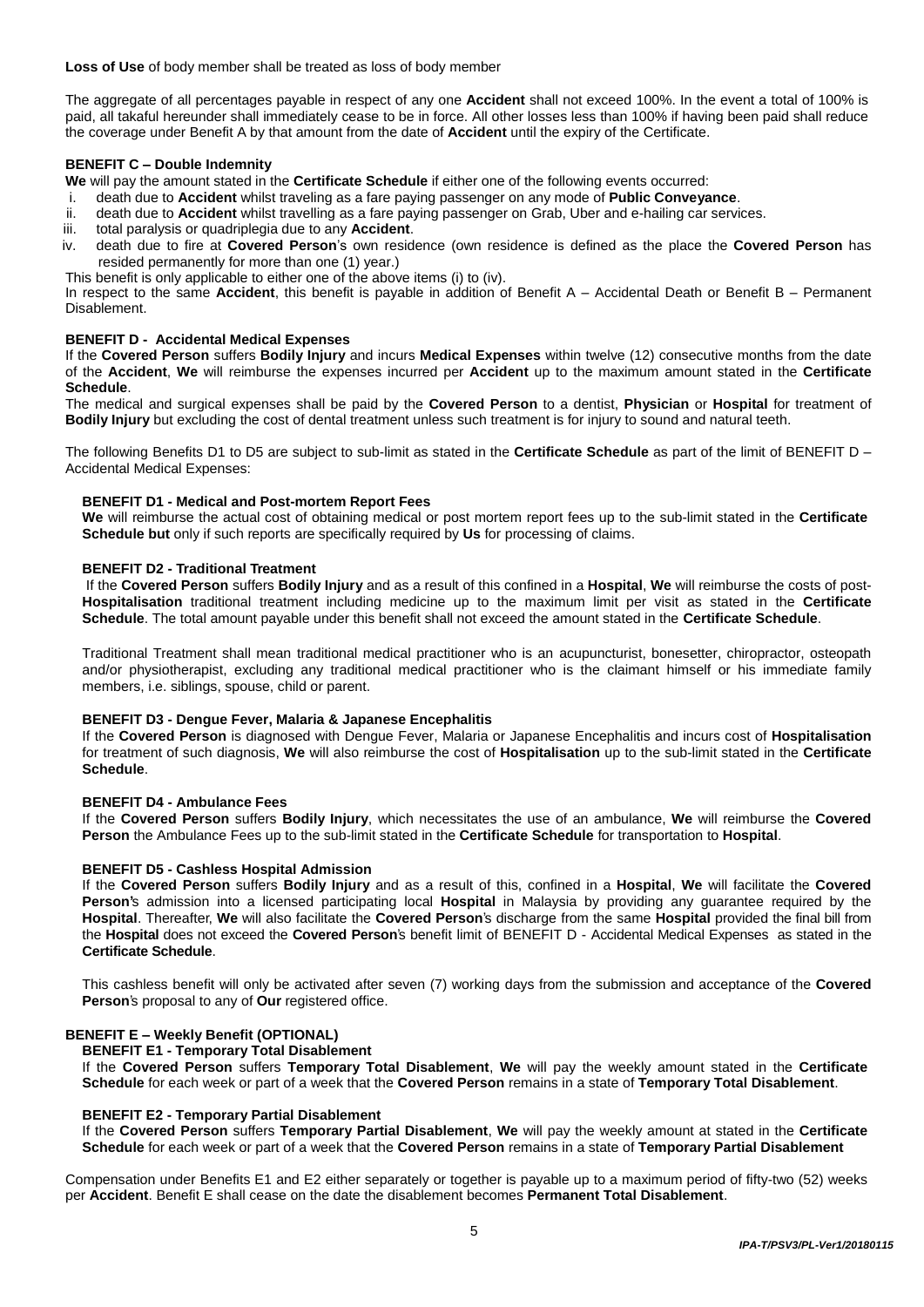# **BENEFIT F - Daily Hospital Income**

If the **Covered Person** suffers **Bodily Injury** and as a result of this, confined in a **Hospital** as a registered in-patient, **We** will pay the daily amount stated in the **Certificate Schedule** for each day of confinement of the **Covered Person** in the **Hospital**. The maximum period payable for this benefit is one hundred and twenty (120) days.

#### **BENEFIT G – Death due to Zika or Chikungunya**

If the **Covered Person** is diagnosed with Zika or Chikungunya, shall within twelve (12) consecutive months result in death, **We**  will pay 10% of the **Principal Sum Covered**.

## **BENEFIT H – Death due to Dengue Fever, Malaria or Japanese Encephalitis**

If the **Covered Person** is diagnosed with Dengue Fever, Malaria or Japanese Encephalitis, shall within twelve (12) consecutive months result in death, **We** will pay 10% of the **Principal Sum Covered**.

### **BENEFIT I - Emergency Cash**

If the **Covered Person** suffers **Bodily Injury** which results in death, **We** will pay to the **Covered Person**'s legal personal representative the amount stated in the **Certificate Schedule** as emergency cash upon immediate presentation of the following documents:

- a) Police report
- b) Death certificate, post-mortem report or burial permit. However, the payment of this emergency cash is not an immediate admission of liability. In the event that **Accidental** death does not fall within the terms, provisions, exclusions and conditions of this Certificate, the aforesaid sum paid shall be refunded to **Us**.

# **BENEFIT J – Prosthesis/ Wheelchair – Permanent Total Disablement**

If the **Covered Person** suffers **Bodily Injury** which results in **Permanent Total Disablement** and incurs expense which is necessarily and reasonably required for the purchase of a wheelchair, artificial arm or leg or crutches as recommended by the attending **Physician**, **We** will reimburse the expenses incurred per **Accident** up to the maximum amount stated in the **Certificate Schedule**.

# **BENEFIT K – Prosthesis/ Wheelchair – Partial Disablement**

If the **Covered Person** suffers **Bodily Injury** and incurs expense which is necessarily and reasonably required for the purchase of a wheelchair, artificial arm or leg or crutches as recommended by the attending **Physician**, **We** will reimburse the expenses incurred per **Accident** up to the maximum amount stated in the **Certificate Schedule**.

# **BENEFIT L – Dental Correction or Corrective Cosmetic Surgery**

If the **Covered Person** suffers **Bodily Injury** and incurs expenses for dental correction or corrective cosmetic surgery performed on the **Covered Person**'s neck, head or chest (navel up), **We** will reimburse the expenses incurred per **Accident** up to the maximum amount stated in the **Certificate Schedule**, provided such dental correction and/or corrective cosmetic surgery is recommended and performed by a **Physician** or dentist.

#### **BENEFIT M - Kidnap Benefit**

**We** will pay the **Covered Person**'s family a lump sum of Ringgit Malaysia five thousand (**RM**5,000) for necessary expenses incurred by the **Covered Person**'s family to recover the **Covered Person** and also offer a reward of Ringgit Malaysia twenty-five thousand (**RM**25,000) to the **Covered Person** for information leading to the recovery of the **Covered Person** provided that the **Covered Person** is alive at the time of recovery.

The payment of this benefit is subject only upon verification and confirmation by the police that a ransom has been demanded by the kidnappers for the return of the **Covered Person**. Where no demand of ransom has been made, **We** have absolute discretion whether or not to make any payment under this benefit. The **Principal Sum Covered** will be paid in full if the kidnapped **Covered Person** is not recovered after a period of one (1) year from the day of the kidnap.

#### **BENEFIT N - Blood Transfusion**

If the **Covered Person** contracts Human Immunodeficiency Virus (HIV) or Acquired Immune Deficiency Syndrome (AIDS) as a result of a blood transfusion whilst the **Covered Person** is undergoing medical treatment, **We** will pay the **Covered Person** 10% of the **Principal Sum Covered**. Notification and proof of incident will be required via a statement from the attending **Physician** or **Hospital** that the infection is acquired by blood transfusion.

#### **BENEFIT O - Permanent Impotency or Infertility**

If the **Covered Person** suffers **Bodily Injury** which results in permanent and irreversible impotency or infertility, **We** will pay the **Covered Person** 10% of the **Principal Sum Covered**. Such permanent impotency or infertility must be certified by a **Physician**.

#### **BENEFIT P – Personal Liability**

If the **Covered Person** shall become legally liable to pay to third party in respect of accidental bodily injury to third party or accidental damage to property of third party, **We** will indemnify the **Covered Person** up to the amount stated in the **Certificate Schedule**. The territorial limit of this benefit is within Malaysia only.

If any claim is proven to be fraudulent after payment is made, **We** will retrieve all payments made in respect of that fraudulent claim. **We** further reserve the right to take any further action, including legal action against the claimant in such case.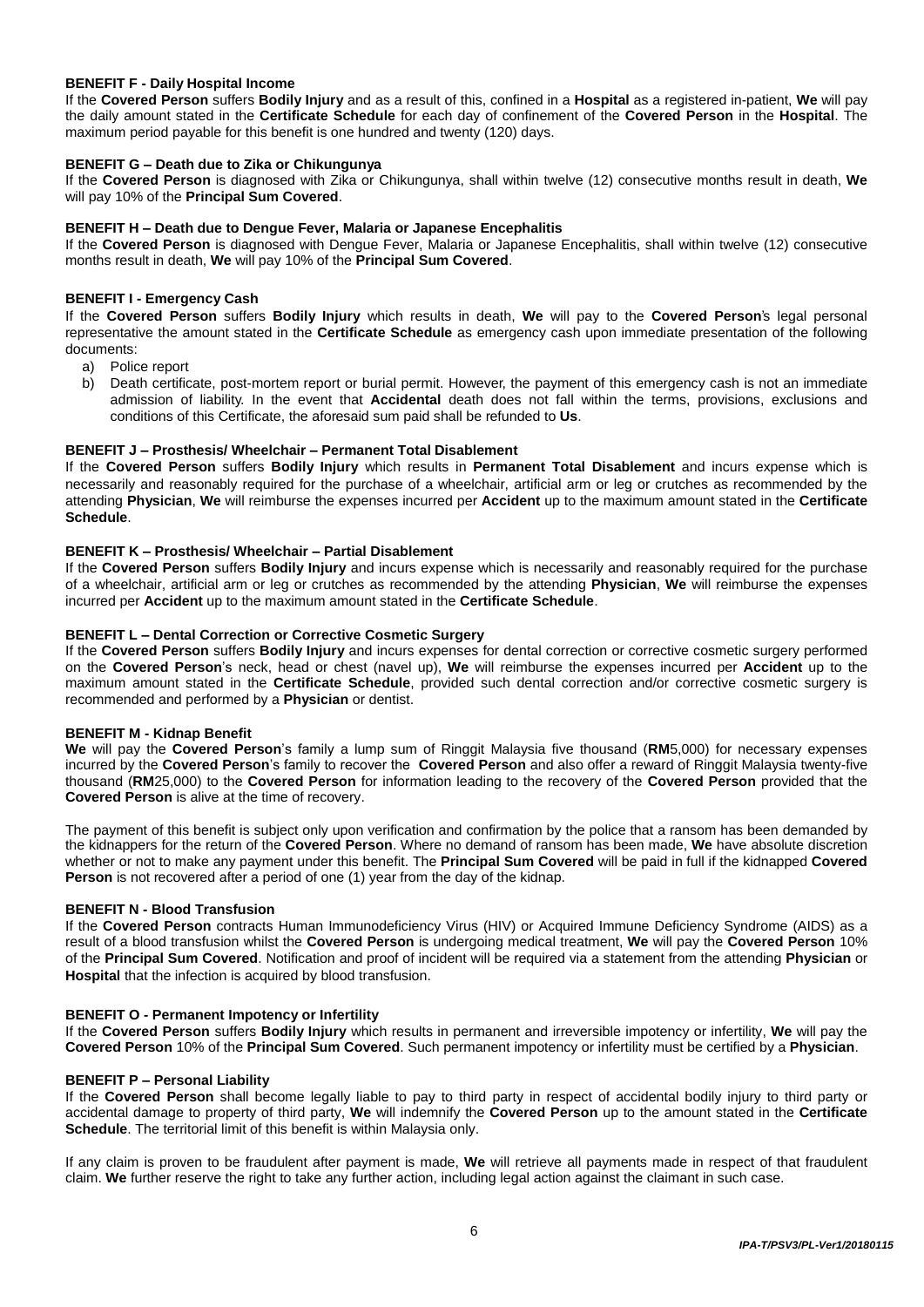# **Exclusions Applicable To Benefit P – Personal Liability**

**We** shall not be liable for claims directly or indirectly caused by or which results from:-

- 1. Liability assumed by the **Covered Person** by agreement unless such liability would have attached to the **Covered Person** notwithstanding such agreement;
- 2. Liability in respect accidental bodily injury to any person who at the time of sustaining such injury is engaged in the service of the **Covered Person** or for compensation claimed from the **Covered Person** by an injured person or dependent under any Workmen's Compensation legislation;
- 3. Liability in respect of accidental bodily injury to any person who is a member of the **Covered Person**'s own family or a member of the **Covered Person**'s household;
- 4. Liability in respect of damage to property belonging to or in the charge or under the control of the **Covered Person** or of any servant or agent of the **Covered Person**;
- 5. Liability in respect of accidental bodily injury or damage of property caused by or in connection with or arising from:
	- o The ownership or possession or use by or on behalf of the **Covered Person** of any animal (other than a dog or cat), aircraft, motorcycle, vehicle, vessel or craft of any kind;
	- o The ownership or possession or use by or on behalf of the **Covered Person** of any land or building;
	- o Any employment, profession or business of the **Covered Person** or anything done in connection therewith or for the purpose thereof.
- 6. Liability of whatsoever nature for
	- o Personal injury or bodily injury or loss of, damage to or loss of use of property directly or indirectly caused by seepage, pollution or contamination.
	- o The cost of removing, nullifying or cleaning-up seeping, polluting or contaminating substances
	- o Fines, penalties, punitive or exemplary damages.

# **Conditions Applicable To Benefit P – Personal Liability**

- 1. The **Covered Person** shall not without **Our** consent in writing repudiate liability, negotiate or make any admission, offer, promise or payment in connection with any accident or claim and **We** shall be entitled if it so desires to take over and conduct in the name of the **Covered Person** the defence of any claim or to prosecute in the name of the **Covered Person** at its own expense and for its own benefit any claim for indemnity or damages or otherwise against any person and shall have full discretion in the conduct of any proceedings and in the settlement of any claim and the **Covered Person** shall given all such information and assistance as **We** may require.
- 2. If at the time of any claim arising under this Certificate there shall be any other takaful covering the same risk or any part thereof **We** shall not be liable for more than its rateable proportion thereof.

# **BENEFIT Q – Renewal Bonus**

Upon renewal of this Certificate (provided such renewal is continuous and the Certificate has not been allowed to lapse in any one given year) the **Principal Sum Covered** shall be increased by 15% per year up to a maximum of 150% of the **Principal Sum Covered**.

Renewal Bonus shall only be applicable to the following benefits:

- Benefit A Accidental Death
- Benefit B Accidental Permanent Disablement
- Benefit C Double Indemnity

# **BENEFIT R - Referral Emergency Assistance Programme**

**We** have an agreement with Asia Assistance Network (M) Sdn Bhd (hereinafter known as "the Service Provider"), to provide a comprehensive referral emergency assistance programme.

Asia Assistance

24 Hours Service Hotline

603 79561233

**Covered Person** may place a reverse charge call/call collect to the Service Provider's 24 Hours service hotline at any time seven (7) days a week for any of the services described below:

# **1. International Medical Assistance Programme**

Services described herein are available to **Covered Person** traveling anywhere outside Malaysia with each trip not exceeding ninety (90) consecutive days.

1.1 Tele-Medical Consultation of the **Covered Person**'s Condition

When medical advice is needed during travel outside Malaysia, the **Covered Person** is to call the Service Provider for assistance and advice. The Service Provider's duty doctor will provide help over the phone. Important: The telephone conversation does not amount to the establishment of a diagnosis and must be considered as advice only.

- 1.2 Medical Referral and Arrangement of Medical Appointments Upon request, the Service Provider shall provide the names, addresses and telephone numbers of **Physician**s (including both general practitioners and specialists), **Hospital**s, dentists, and dental clinics. The Service Provider will attempt upon request to confirm the availability of the applicable medical or dental professional to make an appointment for treatment.
- 1.3 Arrangement of **Hospital** Admission Guarantee In the event that the emergency admission is needed and **Covered Person** has no means for the required **Hospital**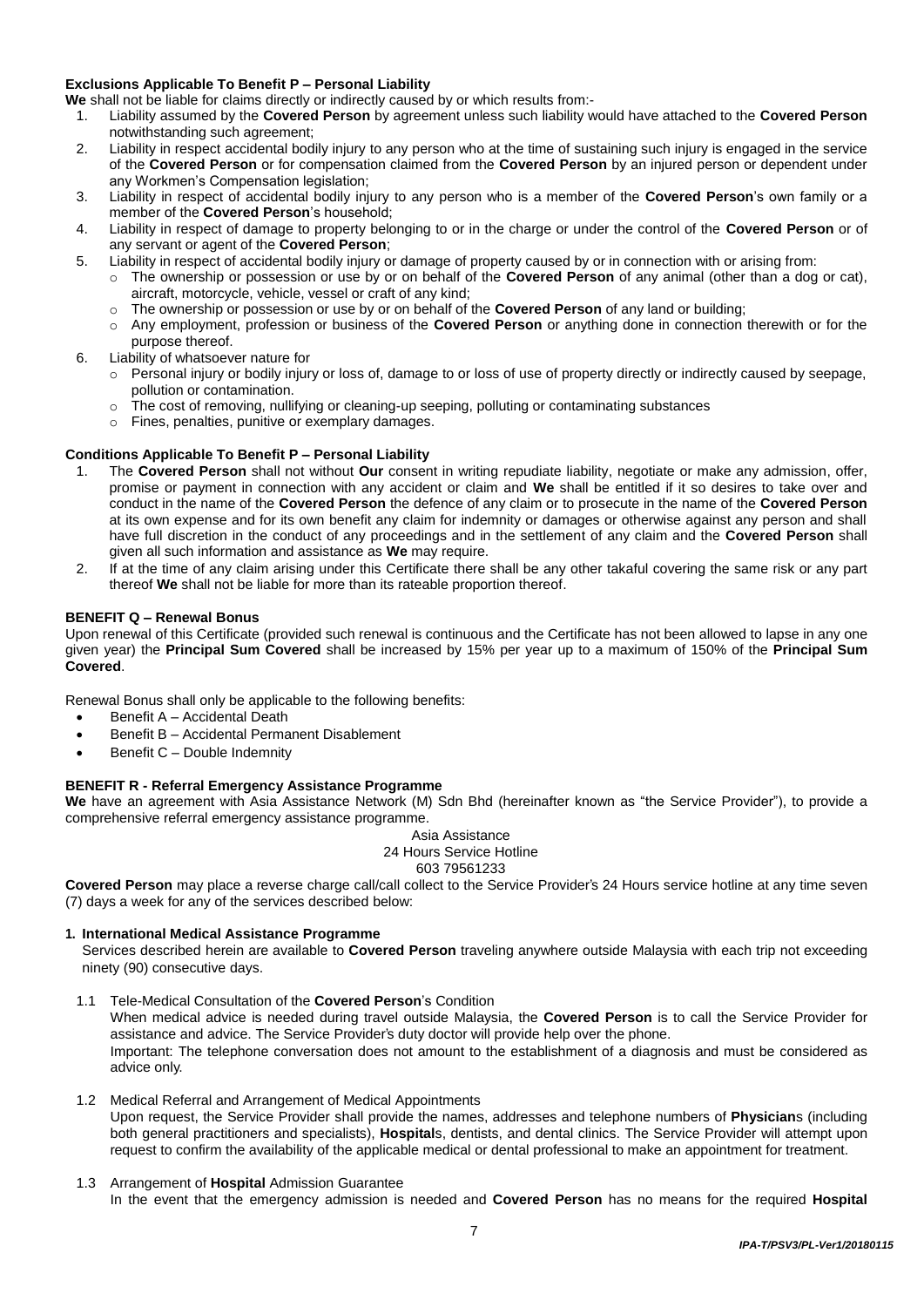admission deposit, the Service Provider will provide admission guarantee on behalf of the **Covered Person**, such service shall be subjected to the Service Provider having first securing payment guarantee through credit card or funds from the **Covered Person**'s family.

#### 1.4 Dispatch of Medication Not Available Locally

The Service Provider will dispatch the necessary medication not available locally in case of an emergency and where local laws, rules and regulations allow such dispatch. Cost of Medicine shall be borne by the **Covered Person** and the Service Provider shall pay for the cost of such dispatching.

1.5 Medical Evacuation

Following a medical emergency and **Hospitalisation**, when the Service Provider's doctor in consultation with the attending medical practitioner determines that local medical facility is inadequate to treat the **Covered Person**, the Service Provider will arrange for medical evacuation under constant medical supervision to the nearest adequate medical facility.

1.6 Medical Supervised Repatriation

If the Service Provider's doctor, in consultation with the local attending medical practitioner, determines the treatment should continue at a medical facility nearer home following stabilisation, the Service Provider will arrange for the repatriation under constant medical supervision. AlI decisions as to the means of transportation and the final destination will be made by the Service Provider or its authorized representative, and will be based solely upon medical necessity.

The Medical Evacuation and Medical Supervised Repatriation services described in 1.5 and 1.6 above shall be organised by the Service Provider and paid by **Us** subject to Certificate terms and conditions. All costs incurred are subject to a limit of US Dollar one million (USD1,000,000 ) per **Covered Person** per event.

# 1.7 Medical Monitoring & Emergency Message Transmission

The Service Provider will monitor the **Covered Person**'s condition if the **Covered Person** is hospitalised and will keep the **Covered Person**'s employer or family informed, with prior agreement of the **Covered Person** in writing, unless this is not practicable.

# 1.8 Repatriation of Mortal Remains

If a **Covered Person** dies while on the trip due to a sickness or an **Accident**, the Service Provider or its authorized representative will organize and pay for all expense incurred for the return of the body or remains to the **Covered Person**'s country of origin. All costs incurred for such repatriation is subject to a maximum limit of Ringgit Malaysian fifty thousand (**RM**50,000).

1.9 Visit to Bedside by a Friend/Relative

If the **Covered Person**'s **Hospitalisation** outside Malaysia be expected to last more than seven (7) consecutive days, and the Service Provider's duty doctor agrees that it is **Medically Necessary** for a relative/friend to be by the **Covered Person**'s side provided no travel companion is with the **Covered Person**, the Service Provider will arrange and **We** shall pay for one economy class return transportation and hotel room accommodation for a relative/friend to visit the **Covered Person**. The cost of hotel room accommodation is subject to a limit of Ringgit Malaysian eight hundred (**RM**800) per night up to a maximum of Ringgit Malaysian three thousand five hundred (**RM**3,500).

# 1.10 Return of Children Travelling with the **Covered Person**

In the event that the **Covered Person** is hospitalised and the **Covered Person**'s medical condition prevents the **Covered Person** from caring for the **Covered Person**'s minor children (below age of eighteen (18) years old) travelling with the **Covered Person** and no relative is on the spot able is to care for them, the Service Provider will arrange for one way economy class transportation for the children to be sent back to their home country. **We** shall pay for the cost incurred for the one-way economy class ticket for all minor children when travelling with the **Covered Person**.

#### **2. Domestic Medical Assistance Programme**

The services described herein are available to the **Covered Person**s traveling anywhere within Malaysia.

#### 2.1 Tele-medical consultation of the **Covered Person**'s condition.

When medical advice is needed during traveling within Malaysia, the **Covered Person** is to call the Service Provider for assistance and advice. The Service Provider's duty doctor will provide help over the phone. Important: The telephone conversation does not amount to the establishment of a diagnosis and must be considered as an

advice only.

- 2.2 Medical referral and arrangement of medical appointments Upon request, the Service Provider shall provide the names, addresses and telephone numbers of **Physician**s (including both general practitioners and specialists), **Hospital**s, dentists, and dental clinics. The Service Provider will attempt upon request to confirm the availability of the applicable medical or dental professional to make an appointment for treatment.
- 2.3 Arrangement of **Hospital** admission guarantee

If the **Covered Person** requires emergency **Hospitalisation**, the Service Provider will assist in the arrangement of the **Hospital** admission guarantee to facilitate the emergency admission. All **Hospital** charges incurred shall be borne by the **Covered Person** and the **Covered Person** is required to ensure that such **Hospital** bills re settled upon discharge. This guarantee is not a form of settlement of **Hospital** bills but to facilitate emergency admission. This service shall not be available for a **Covered Person** who is already admitted to the **Hospital**. Such service is subject to the Service Provider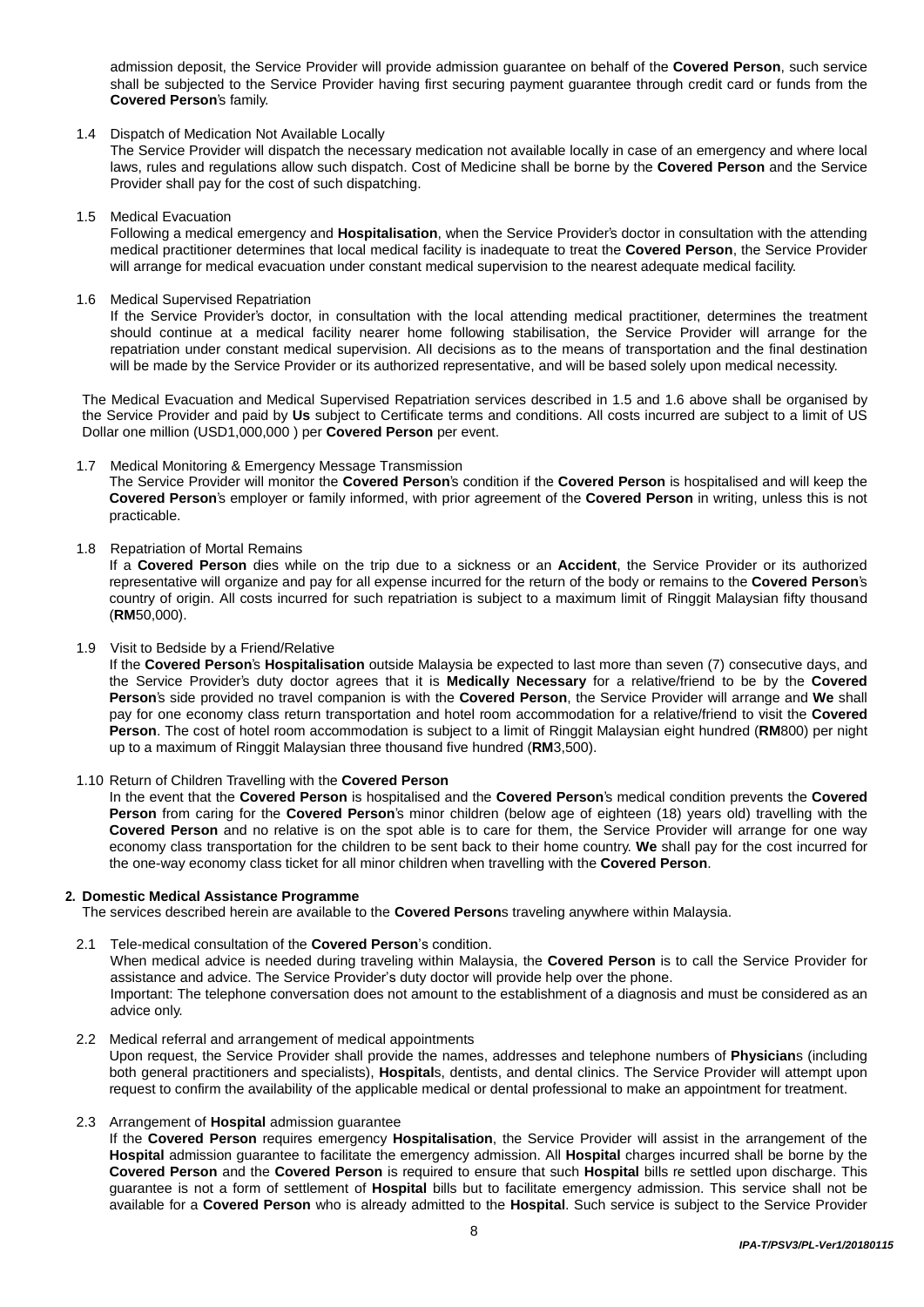having first received the letter of indemnity to be signed by the **Covered Person** or the **Covered Person**'s next of kin.

2.4 Dispatch of medication not available locally

The Service Provider will dispatch the necessary medication not available locally in case of emergency and when local law, rules and regulations allow such a dispatch. Cost of medication shall be borne by the **Covered Person** and **We** shall pay for the cost of such dispatching.

2.5 Medical evacuation

Following a medical emergency, when a **Covered Person** is hospitalised and local medical facility is inadequate, the Service Provider will arrange for medical evacuation under constant medical supervision to the nearest adequate medical facility.

2.6 Medically supervised repatriation

If the Service Provider's doctor, in consultation with the local attending **Physician**, determines that treatment should continue at a medical facility nearer home following stabilization, the Service Provider will arrange for the repatriation under constant medical supervision.

All decisions as to the means of transportation and the final destination will be made by the Service Provider or its authorized representative, and will be based solely upon medical necessity.

The evacuation and repatriation services described in 2.5 and 2.6 above shall be organized by the Service Provider and paid by **Us**. All costs incurred are subject to a limit of US Dollar one million (USD1,000,000) per person per event.

#### **3. Travel Assistance**

3.1 Visa, Passport and Inoculation Requirements

The Service Provider will provide information concerning Visa, inoculation, passport or immunization requirements of the foreign countries in which the **Covered Person** will be traveling.

3.2 Location of Lost Items

The Service Provider will assist the **Covered Person** in the location of lost luggage, documents and personal items. Airlines, government authorities and credit card issuers are among those who will be contacted, if necessary.

3.3 Emergency Message Relay

In case of an emergency, the Service Provider will attempt to establish a national or international message relay to a designated addressee.

- 3.4 Arrangement of Flights The Service Provider will assist with the arrangement of flights for family return if travelling with the **Covered Person**.
- 3.5 Legal Referral

Should the **Covered Person** seek legal assistance for an emergency while on a trip, the Service Provider will refer the **Covered Person** to local legal advisors.

3.6 Referral to Interpreter or Translator

Should the **Covered Person** need translation assistance for an emergency in the course of the **Covered Person**'s trip, the Service Provider will refer the **Covered Person** to a local translator.

3.7 Weather and Foreign Exchange Information. The Service Provider shall provide information on foreign weather condition as well as foreign exchange rates when required.

The services described in the Travel Assistance above shall be purely on referral and arrangement basis. The Service Provider or **Us** shall not be responsible for any third party cost incurred, such cost shall be borne directly by the **Covered Person**.

#### **Definitions Applicable To Benefit R – Referral Emergency Assistance Programme**

a) Medical Emergency

A situation which in the opinion of the Service Provider's doctor constitutes a serious medical emergency requiring urgent remedial treatment to avoid death or serious impairment to the **Covered Person**'s immediate or long term health prospects. The severity of the medical condition will be judged within the context of the **Covered Person**'s geographical location, the nature of the medical emergency and the local availability of appropriate medical care or facilities.

# **Exclusions Applicable To Benefit R – Referral Emergency Assistance Programme**

The International Medical Assistance Programme described above is subject to the list of exclusions below:

- (a) Emergency medical evacuation, repatriation or costs not approved in advance and in writing by the Service Provider and/or not arranged by the Service Provider. This exclusion shall not apply to Emergency Medical Evacuation from remote or primitive areas which the Service Provider cannot be contacted in advance and delay might reasonably be expected to result in loss of life or extreme prejudice to the wellbeing of the **Covered Person**.
- (b) If the **Covered Person** is traveling contrary to the advice of a medical practitioner or for the purpose of obtaining medical treatment or for the rest and recuperation period following any prior **Accident** or illness.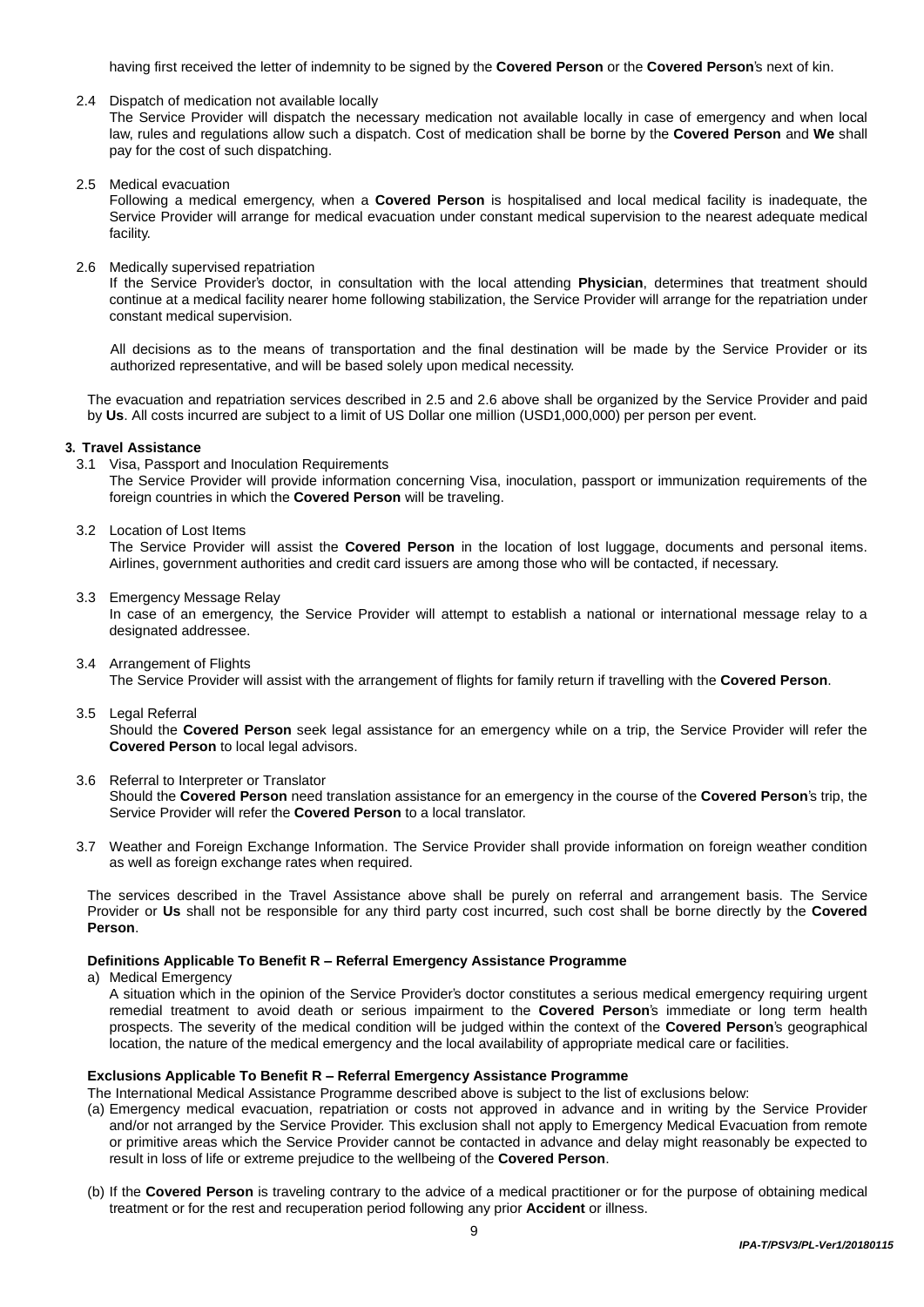- (c) If in the opinion of the Service Provider the **Covered Person** is not suffering from a serious medical condition or if the treatment can be reasonably delayed until the **Covered Person** returns to Malaysia or usual country of residence.
- (d) Failure by the **Covered Person** to take reasonable precautions following warnings of any intended strike, riot or civil commotion via the mass media.
- (e) Any health condition which constitutes one of the reasons to undertake the trip.

#### **Reservation Applicable To Benefit R – Referral Emergency Assistance Programme**

- (a) The Service Provider and **Us** shall not be held responsible for the failure or delay to provide the Services caused by strikes or conditions beyond its control including, but not limited to, flight conditions or where local laws of regulatory agencies prohibit the Service Provider from rendering such services.
- (b) The legal professionals, and/or medical professionals referred by the Service Provider to provide direct services to the **Covered Person** are not employees or agents of the Service Provider and/or its subsidiaries or affiliated companies, **We**, the Service Provider and/ or its subsidiaries or affiliated companies cannot be held responsible for the quality or results of any services provided by independent practitioners to whom the Service Provider refers the **Covered Person**.

#### **SPECIAL PROVISIONS**

**• Coma**

Upon certification by a **Physician** that the **Covered Person** has been in a state of coma for at least one (1) year due to an **Accident**, **We** will pay 100% of the **Principal Sum Covered**. However, **We** have the right to recover the payment made if the **Covered Person** regains consciousness provided that a deduction of 10% of the aforesaid payment be made for each year the **Covered Person** was in a state of coma.

#### **• Disappearance**

It will be presumed that death has occurred if the **Covered Person** has been missing for twelve (12) consecutive months and **We** have examined all available evidence provided to support the conclusion that death was caused by an **Accident** covered by this Certificate. If at any time after payment has been made by **Us** for such claim, the **Covered Person** is found to be living, full refund shall be made to **Us**.

# **GENERAL EXCLUSIONS (APPLY TO WHOLE CERTIFICATE)**

**We** shall not be liable for claims directly or indirectly caused by or which results from:-

- 1. The **Covered Person** engaging in or taking part in:
	- a) Armed forces, naval or air force service or operations;
	- b) Professional sports, winter sports other than skating;
	- c) Rock climbing or mountaineering (necessitating the use of ropes or mountain guides), potholing, martial arts or boxing, underwater activities exceeding fifty (50) metres in depth, aerial activities including parachuting and hang-gliding (except bungee jumping) or any kind of race other than on foot;
	- d) Air travel except as a fare-paying passenger on a recognized airline operating on regular scheduled air routes and air travel by any charter aircraft duly licensed as a recognized air carrier and flown by professional crews between properly established and maintained airports;
	- e) Criminal act or any illegal activities.
- 2. Intoxication of drug, unless the drug is taken under the direction of a legally qualified medical practitioner provided such direction is not for the treatment of drug addiction
- 3. Provoked murder or assault, intentional self-injury, suicide or attempted suicide while sane or insane
- 4. Pregnancy, childbirth, miscarriage or medical disorder
- 5. Mosquito bites
	- Exclusion item 5 is not applicable to the following benefits:
		- i. Benefit G Death due to Zika or Chikungunya
		- Benefit D3 Dengue Fever, Malaria & Japanese Encephalitis
	- iii. Benefit H Death due to Dengue Fever, Malaria & Japanese Encephalitis
	- iv. Benefit R Referral Emergency Assistance Programme
- 6. Sickness or disease (not applicable to Benefit R Referral Emergency Assistance Programme)

#### 7. **Pre-Existing Condition**

- 8. Deliberate exposure to exceptional danger (except in an attempt to save human life).
- 9. HIV (Human Immunodeficiency Syndrome) and/or any HIV related illnesses including AIDS (Acquired Immune Deficiency Syndrome) or AIDS Related Complex (ARC) however caused and/or any mutant derivatives, variations or treatment thereof however caused. (not applicable to Benefit N –Blood Transfusion).
- 10. Invasion, acts of foreign enemies, hostilities (whether **War** be declared or not), rebellion, revolution, insurrection, mutiny or usurped power.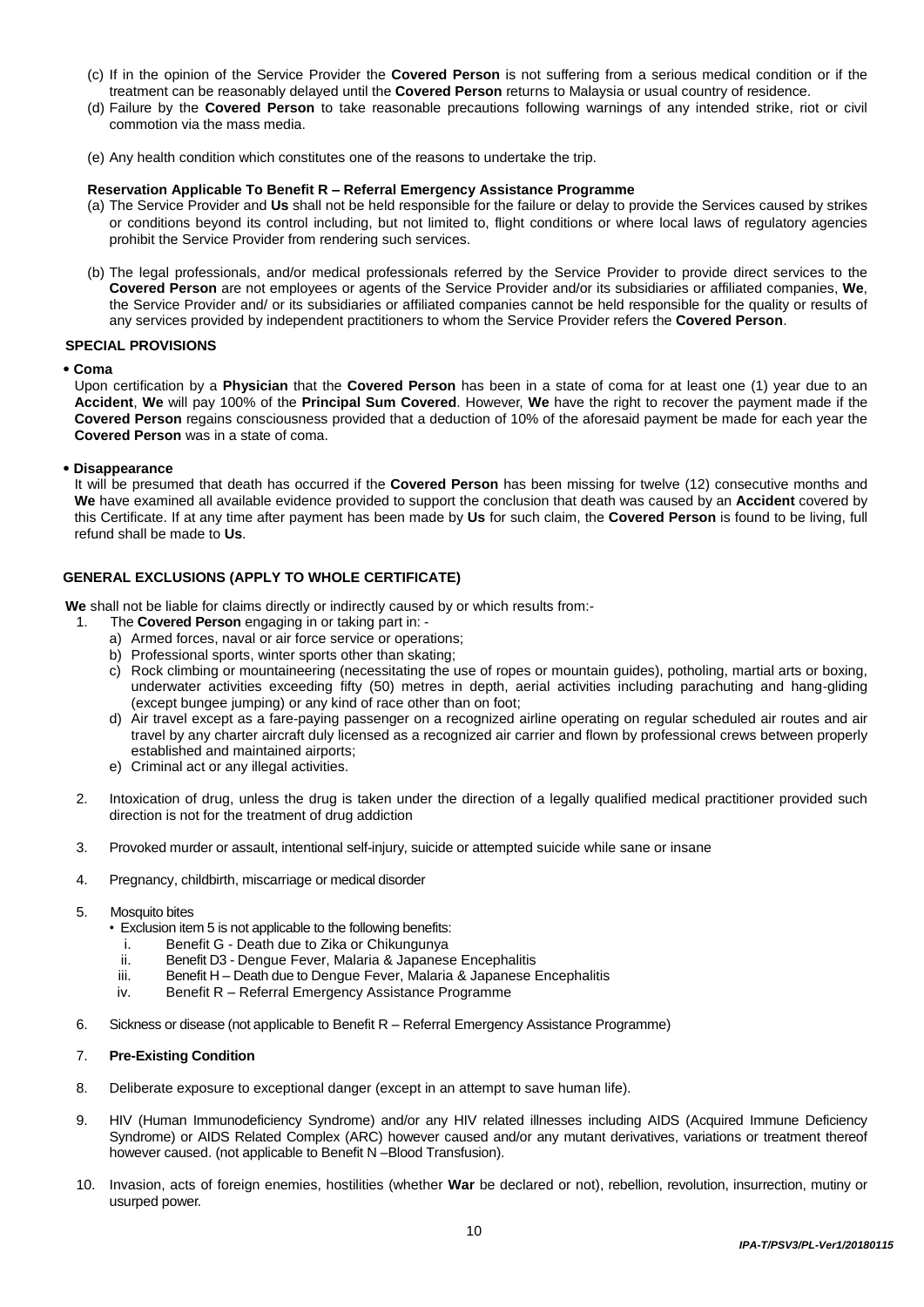- 11. Ionizing radiation or contamination by radio-activity from any nuclear fuel or from any nuclear waste from the combustion of nuclear fuel. For the purpose of this exclusion combustion shall include any self-sustaining process of nuclear fission.
- 12. **War**, civil **War** whether declared or not
- 13. Sanction **We** shall not be deemed to provide coverage or make any payments or provide any service or benefit to any **Participant** or **Covered Person** or other party to the extent that such cover, payment, service, benefit would violate any applicable trade or economic sanctions law or regulation.
- 14. Epidemic and/or pandemic.
- 15. Any other events prohibited by Shariah principles.

#### **CONDITIONS**

#### **1. NOTICE**

Every notice or communication to **Us** shall be in writing and sent to **Us.** No alterations in the terms of this Certificate, nor any endorsement thereon, will be held valid unless the same is signed or initialled by **Our** authorised representative

#### **2. CONDITION PRECEDENT TO LIABILITY**

The due observance and fulfillment of the terms, provisions and conditions of this Certificate by the **Participant** and each **Covered Person** in so far as they relate to anything to be done or not to be done or complied with by them shall be conditions precedent to any liability of **Ours** .

#### **3. DUTY OF DISCLOSURE**

Consumer Takaful Contract - Where **You** have applied for this Takaful wholly for purposes unrelated to **Your** trade, business or profession, **You** had a duty to take reasonable care not to make a misrepresentation in answering the questions in the Proposal Form (or when **You** applied for this takaful) i.e. **You** should have answered the questions fully and accurately. Failure to have taken reasonable care in answering the questions may result in voidance of **Your** contract of takaful, refusal or reduction of **Your** claim(s), change of terms or termination of **Your** contract of takaful in accordance with the remedies in Schedule 9 of the Islamic Financial Services Act 2013. **You** were also required to disclose any other matter that **You** knew to be relevant to **Our** decision in accepting the risks and determining the rates and terms to be applied. **You** also have a duty to tell **Us** immediately if at any time after **Your** contract of takaful has been entered into, varied or renewed with **Us** any of the information given in the Proposal Form (or when **You** applied for this takaful) is inaccurate or has changed.

Non-Consumer Takaful Contract - Where **You** have applied for this Takaful wholly for purposes related to **Your** trade, business or profession, **You** had a duty to disclose any matter that **You** know to be relevant to **Our** decision in accepting the risks and determining the rates and terms to be applied and any matter a reasonable person in the circumstances could be expected to know to be relevant otherwise it may result in voidance of **Your** contract of takaful, refusal or reduction of **Your** claim(s), change of terms or termination of **Your** contract of takaful. **You** also have a duty to tell **Us** immediately if at any time after **Your** contract of takaful has been entered into, varied or renewed with **Us** any of the information given in the Proposal Form (or when **You** applied for this takaful) is inaccurate or has changed.

#### **4. CHANGE OF ADDRESS OR PARTICULARS**

The **Participant** shall give immediate notice to **Us** of any change in the **Participant** or **Covered Person**'s occupation, business, duties or pursuits and pay any additional contribution that may be required by **Us**. Before each renewal of the Certificate, the **Participant** must notify **Us** in writing of any injury, disease, physical defect or infirmity by which the **Participant** has been affected or has knowledge of.

#### **5. ALTERATIONS**

**We** reserve the right to amend any terms and conditions of this Certificate and such alteration to this Certificate shall be valid if authorised by **Us** and endorsed hereon. **We** may by notice in writing to the **Participant** under registered letter to his last known address give seven (7) days**'** notice of any alterations to this Certificate.

#### **6. AGE LIMIT**

Unless otherwise stated in the **Certificate Schedule**, the age eligibility of the **Covered Person** to qualify this Certificate ranges from thirty (30) days old to sixty-five (65) years old and renewable up to eighty (80) years old. All ages refer to the age of the **Covered Person'**s next birthday.

#### **7. CLAIMS PROCEDURE**

On the happening of any claim under this Certificate:-

- (a) Written notice stating details of the claim shall be given to **Us** within fourteen (14) days after the occurrence.
- (b) The **Covered Person** shall procure and act upon proper **Physician** advice as soon as practicable.
- (c) All certificates, information and evidence required by **Us** must be at the expense of the claimant in the form prescribed by **Us**.
- (d) The **Covered Person** may have to undergo further medical examination as required by **Us** at **Our** expense.
- (e) In the event of death of the **Covered Person**, **We** shall be entitled to have a post-mortemexamination and notice shall when practicable be given to **Us** before interment or cremation stating the time and place of any inquest appointed.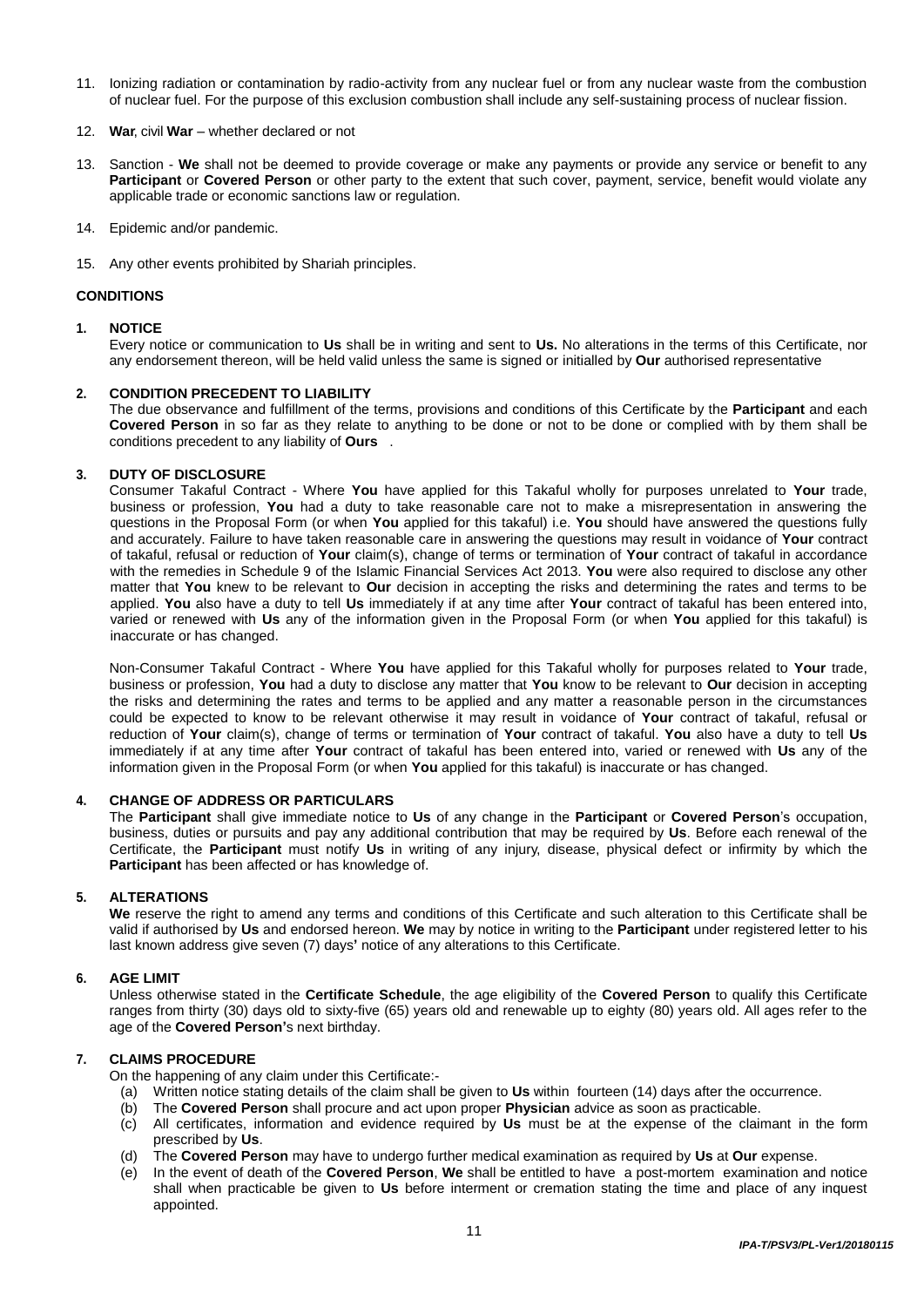# **8. NON-ASSIGNMENT**

Unless otherwise stated in the **Certificate Schedule**, this Certificate is non-assignable and **We** shall not recognise or be affected by any trust charge lien or assignment relating to this Certificate. Any receipt or discharge which the **Participant** may grant to **Us** for any sum covered or compensation under this Certificate shall be deemed a final and complete discharge of all **Our** liability in respect of any and every injury or contingency (including death) resulting to the **Covered Person** in consequence of the claim whether resulting before or after the date of such receipt or discharge.

# **9. CANCELLATION**

**We** may by notice in writing to the **Participant** under registered letter to the **Participant**'s last known address give seven (7) days notice of their intention to terminate this Certificate returning on demand a proportion of the contribution corresponding to the unexpired **Period of Takaful**. By like notice to **Us**, the **Participant** may, at any time cancel this Certificate, in which case **We** will retain the customary short period contribution for the time the Certificate has been in force.

The following scale of short period rates shall apply:

| <b>Period Certificate is</b><br>in force | Percentage of annual<br>contribution to be<br>charged |
|------------------------------------------|-------------------------------------------------------|
| 2 months (minimum)                       | 40%                                                   |
| 3 months                                 | 50%                                                   |
| 4 months                                 | 60%                                                   |
| 5 months                                 | 70%                                                   |
| 6 months                                 | 75%                                                   |
| Over 6 months                            | 100%                                                  |

#### **10. CURRENCY AND EXCHANGE RATES**

- a) All payments will be made in Ringgit Malaysia (**RM**).
- b) All contributions shall be paid in Ringgit Malaysia (**RM**).
- c) In the event that the **Covered Person** is admitted to a **Hospital** and/or receives medical treatment outside Malaysia and renders bills in a currency other than Ringgit Malaysia (**RM**), **We** shall indemnify the **Participant** or the **Covered Person**'s legal personal representative in Ringgit Malaysia (**RM**) based on the quoted exchange rate (open market rate if a free market, official rate if not a free market) on the date the **Covered Person** is discharged from **Hospital**.

#### **11. LEGAL PROCEEDINGS**

No action at law or in equity shall be brought to recover on this Certificate prior to expiration of sixty (60) days after written proof of loss has been furnished in accordance with the requirements of this Certificate. No such action shall be brought after the expiration of one (1) year after the time written proof of loss is required to be furnished.

#### **12. ARBITRATION**

All differences arising out of this Certificate shall be referred to an Arbitrator who shall be appointed in writing by the parties in difference. In the event they are unable to agree on who is to be the Arbitrator within one (1) month of being required in writing to do so then both parties shall be entitled to appoint an Arbitrator each who shall proceed to hear the differences together with an Umpire to be appointed by both Arbitrators. However this is provided that any disclaimer of liability by **Us** for any claim hereunder must be referred to an Arbitrator within twelve (12) calendar months from date of such disclaimer.

#### **13. CONTRIBUTION WARRANTY**

It is a fundamental and absolute special condition of this contract of takaful that the contribution due must be paid and received by **Us** within sixty (60) days from the **Effective Date**. If this condition is not complied with then this contract is automatically cancelled and **We** shall be entitled to the pro rata contribution for the period they have been on risk. Where the contribution payable pursuant to this warranty is received by **Our** authorised agent, the payment shall be deemed to be received by **Us** for the purposes of this warranty and the onus of proving that the contribution payable was received by a person, including an takaful agent, who was not authorised to receive such contribution shall lie on **Us**. Subject otherwise to the terms and conditions of this Certificate.

# **14. MISSTATEMENT OR OMISSION OF MATERIAL FACT**

If:

- (a) any answer or representation by **You**, before this contract of takaful is entered into, varied or renewed, in or to any proposal or declaration or query, has been deliberately or recklessly incorrectly stated in any respect; or
- (b) before this contract of takaful is entered into, varied or renewed, **You** have failed to disclose any fact **You** knew to be relevant to **Our** decision on whether to accept the risk or not and the rates and the terms to be applied; or
- (c) any claim made shall be fraudulent or exaggerated, or if any false declaration or statement shall be made in support of such claim.

then in any of the above cases, this Certificate shall be void.

#### **15. COOLING-OFF PERIOD**

If the **Certificate Schedule** shall have been issued and for any reason whatsoever that **You** shall decide not to take up the **Certificate Schedule**, **You** may return the **Certificate Schedule** to **Us** for cancellation provided such request for cancellation is delivered by **You** to **Us** within fifteen (15) days from the date of delivery of the **Certificate Schedule**. **You** are entitled to the return of the full contribution paid provided there is no claim incurred on the **Certificate Schedule**. In the event of a claim(s) has been made, no refund of contribution shall be payable.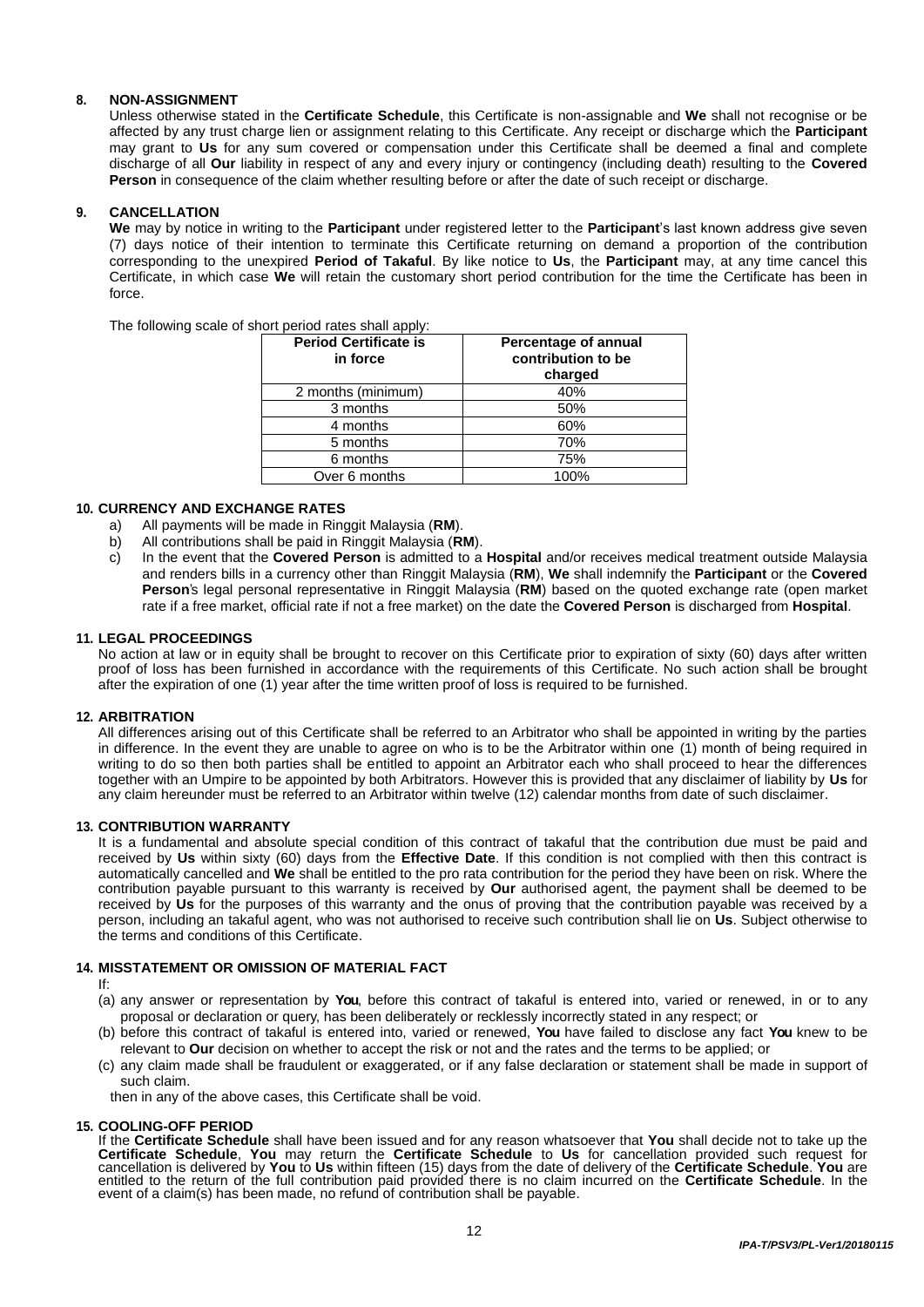**16.** In the event of discrepancy, ambiguity and conflict in interpreting any term or condition, the English version shall prevail and supersede the Bahasa Malaysia version.

# **17. CERTIFICATE RENEWAL**

It shall not be **Our** incumbent to give notice of renewal to the **Participant**. The contribution for the renewal of the **Certificate Schedule** shall be deemed to be due on the date on which the **Certificate Schedule** expires. However, **We** shall remain liable for fourteen(14) days from the expiry date of the **Certificate Schedule** provided that by the last day of the said fourteen (14) days the renewal contribution is actually paid unless **We** or the **Participant** had given notice that the **Certificate Schedule** would not be renewed. The **Certificate Schedule** shall not in any event be renewable when the **Covered Person** attains the age of eighty (80) years old.

**18.** Where the context so permits, words importing the singular number only shall include the plural number and vice versa and words importing the masculine gender only shall include the feminine gender and neuter gender and words importing persons shall include corporations.

#### **SURPLUS SHARING**

**We** will manage the **Participant**'s Takaful contributions by charging a Wakalah Fee as approved by the regulatory authorities under the Wakalah Model, and subsequently continue to invest into the Takaful fund through a special account known as the Accident Risk Account (ARA). If at the end of the **Period of Takaful** stated in the **Certificate Schedule** attached to the Certificate and have expired by end of the declared financial year, there is a net surplus in the Accident Risk Account (ARA), then the net surplus will be shared at the ratio of 50:50 between the **Participants** and **Us**.

All retail **Participants** who have not incurred any claims during the previous coverage period are eligible for surplus distribution. The certificates and contributions must be for one (1) year of Takaful period and have expired by end of the declared financial year.

All corporate **Participants** who have not incurred any claims more than 30% of the gross contribution during the previous coverage period are eligible for the surplus distribution. Certificates and contribution must be for one (1) year of Takaful period and have expired by end of the declared financial year.

The eligibility and amount of the surplus to be distributed will be based on the recommendation made by our Signing Actuary and endorsed by Shariah Committee and Board of Directors.

#### **NOMINATION (TAKAFUL HIBAH/TAKAFUL WASI)**

**Takaful Hibah** is a Conditional Hibah that is revocable and shall only take effect after the death of the Applicant (for the Applicant and the Proposed **Covered Person** are the same person) or after the death of the Proposed **Covered Person** and the Applicant is no longer alive (for the Applicant and the Proposed **Covered Person** not the same person) and it is complete after Takaful Hibah recipient(s) acknowledges receiving the Hibah. Takaful Hibah is to be completed by the Applicant who has attained the age of eighteen (18) years, whereby the nominee(s) shall receive the death benefits as a beneficiary and not as an executor of will (Wasi).

**Takaful Wasi** is revocable and shall only take effect after the death of the Applicant (for the Applicant and the Proposed **Covered Person** are the same person) or after the death of the Proposed **Covered Person** and the Applicant is no longer alive (for the Applicant and the Proposed **Covered Person** not the same person) and it is complete after Takaful Wasi acknowledges receiving it. Takaful Wasi is to be completed by the Applicant who has attained the age of eighteen (18) years, whereby the nominee(s) shall distribute the takaful benefits in accordance with the relevant laws for Muslim and non-Muslim. Only ONE Wasi is advisable for each application.